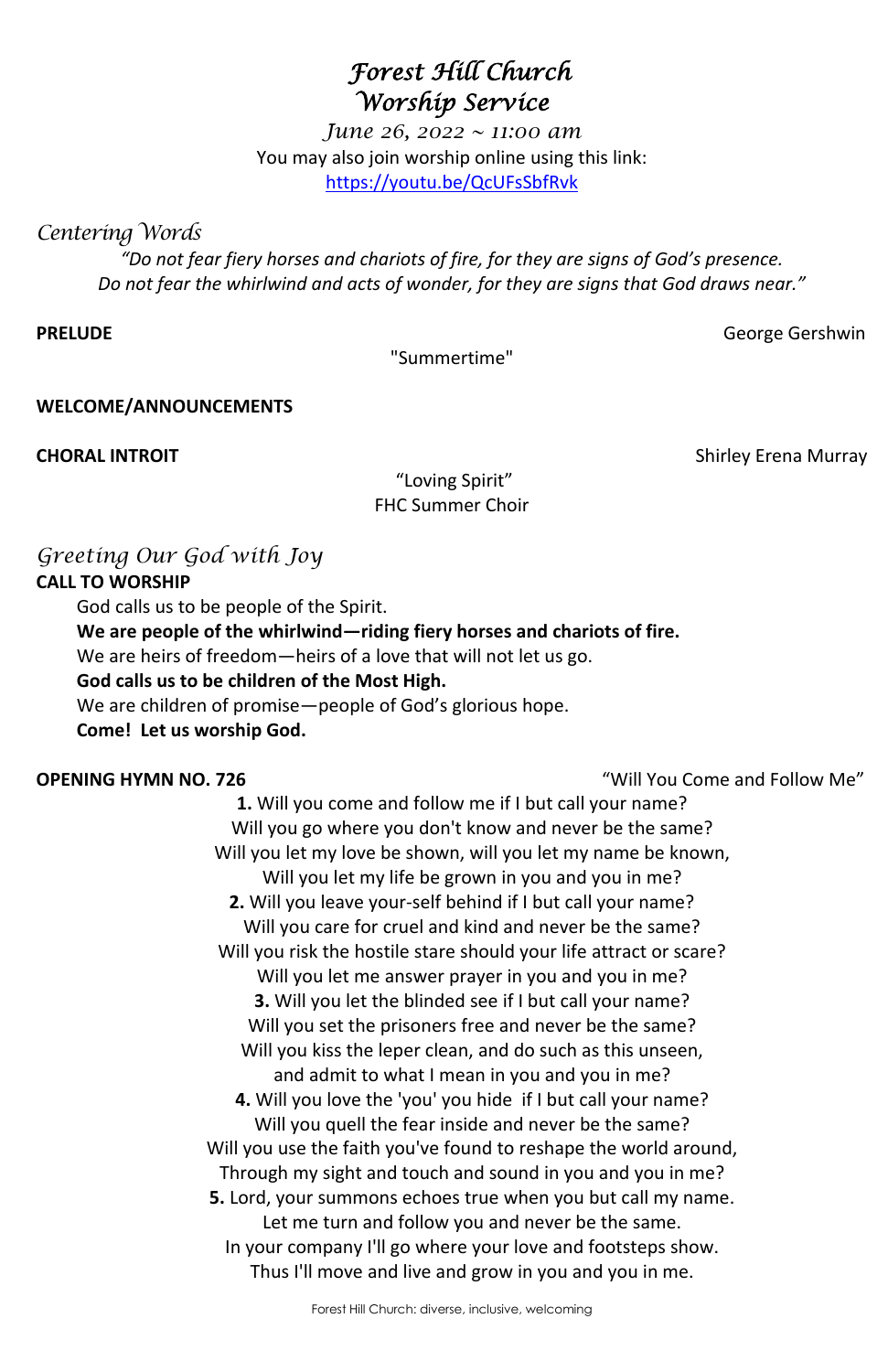## **PRAYER OF CONFESSION**

**Gracious God, bestower of every good gift, we long to be free in Christ and to taste the fruit of your Spirit, but we remain enslaved to our baser instincts and are prisoners of our petty quarrels. We yearn to love our neighbor as ourselves and to know perfect forgiveness in that love, but we cling to old wounds and hold onto old injuries. Help us claim our godly inheritance, that our lives may bear the fruit of your Spirit: love, joy, peace, patience, kindness, generosity, faithfulness, gentleness, and self-control; through Christ our Lord. Amen.**

## *Opening Our Hearts to God's Word* **THE LIVING WORD (NRSV) II Kings 2:1-2, 6-14**

## **WORDS OF ASSURNACE (Gal. 5):**

Christ came to set us free, that we might have life and have it abundantly. Live in the Spirit, and the Spirit will guide you in truth and grace. **Praise be to God, we are forgiven. Hallelujah! Amen.**

## **HALLELUJAH, AMEN**



### **MINUTE FOR MISSION MINUTE FOR MISSION**

**ANTHEM** Jim Strathdee

"What Does the Lord Require of You" FHC Summer Choir

Now when the Lord was about to take Elijah up to heaven by a whirlwind, Elijah and Elisha were

on their way from Gilgal. Elijah said to Elisha, "Stay here; for the Lord has sent me as far as Bethel." But Elisha said, "As the Lord lives, and as you yourself live, I will not leave you." So, they went down to Bethel. Then Elijah said to him, "Stay here; for the Lord has sent me to the Jordan."

But he said, "As the Lord lives, and as you yourself live, I will not leave you." So, the two of them went on. Fifty men of the company of prophets also went, and stood at some distance from them, as they both were standing by the Jordan. Then Elijah took his mantle and rolled it up, and struck the water; the water was parted to the one side and to the other, until the two of them crossed on dry ground. When they had crossed, Elijah said to Elisha, "Tell me what I may do for you, before I am taken from you." Elisha said, "Please let me inherit a double share of your spirit." He responded, "You have asked a hard thing; yet, if you see me as I am being taken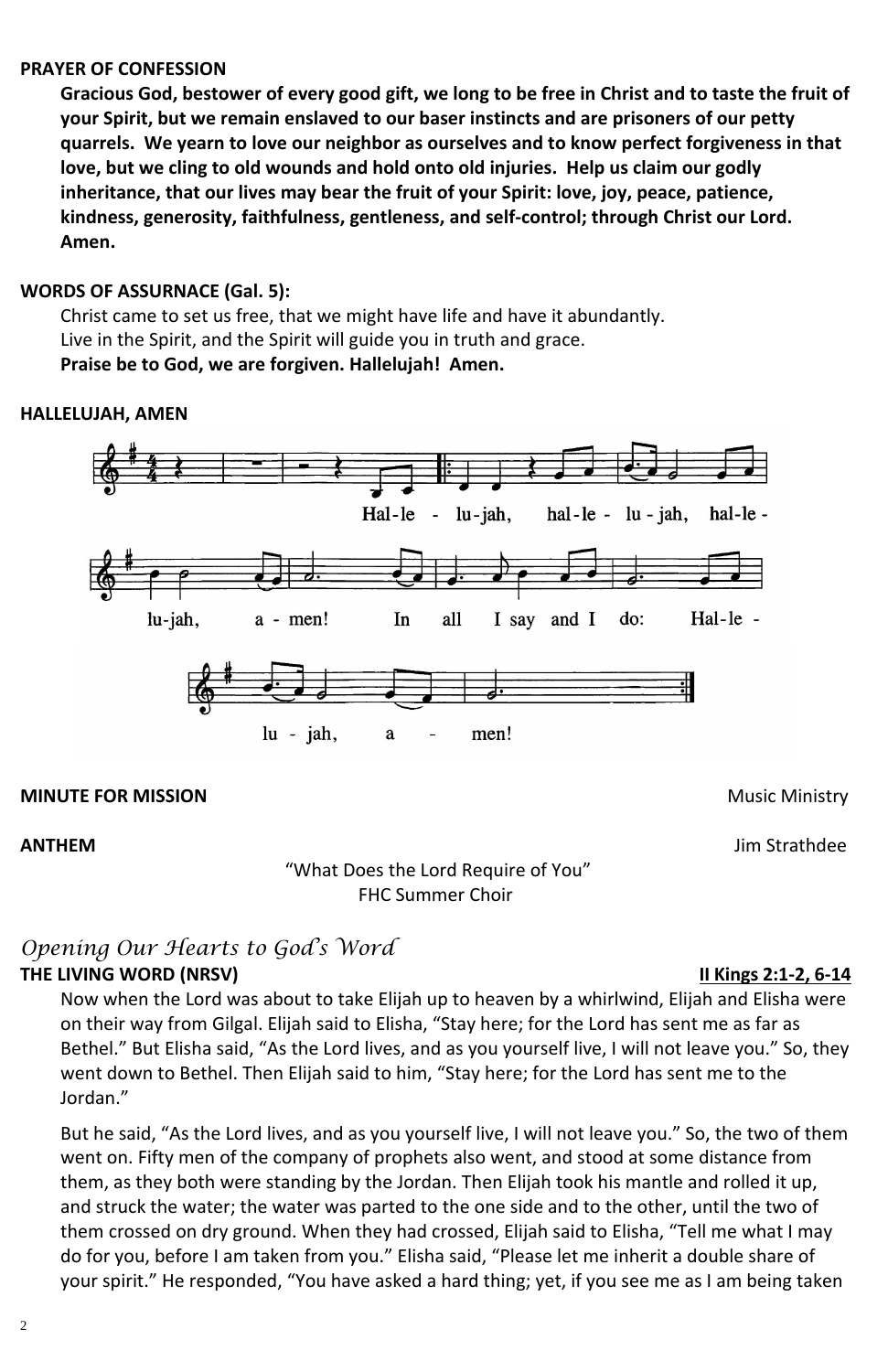from you, it will be granted you; if not, it will not." As they continued walking and talking, a chariot of fire and horses of fire separated the two of them, and Elijah ascended in a whirlwind into heaven. Elisha kept watching and crying out, "Father, father! The chariots of Israel and its horsemen!" But when he could no longer see him, he grasped his own clothes and tore them in two pieces. He picked up the mantle of Elijah that had fallen from him, and went back and stood on the bank of the Jordan. He took the mantle of Elijah that had fallen from him, and struck the water, saying, "Where is the Lord, the God of Elijah?" When he had struck the water, the water was parted to the one side and to the other, and Elisha went over.

## **Luke 9:51-62**

When the days drew near for him to be taken up, he set his face to go to Jerusalem. And he sent messengers ahead of him. On their way they entered a village of the Samaritans to make ready for him; but they did not receive him, because his face was set toward Jerusalem. When his disciples James and John saw it, they said, "Lord, do you want us to command fire to come down from heaven and consume them?" But he turned and rebuked them. Then they went on to another village.

As they were going along the road, someone said to him, "I will follow you wherever you go." And Jesus said to him, "Foxes have holes, and birds of the air have nests; but the Son of Man has nowhere to lay his head." To another he said, "Follow me." But he said, "Lord, first let me go and bury my father." But Jesus said to him, "Let the dead bury their own dead; but as for you, go and proclaim the kingdom of God." Another said, "I will follow you, Lord; but let me first say farewell to those at my home." Jesus said to him, "No one who puts a hand to the plow and looks back is fit for the kingdom of God."

## *After the reading*s

Hear what the Holy Spirit is telling God's people. **Thanks be to God.**

**HYMN NO. 298** "Lord, You Give the Great Commission"

**1.** Lord, you give the great commission: "Heal the sick and preach the word." Lest the church neglect its mission, and the gospel go unheard, help us witness to your purpose with renewed integrity: with the Spirit's gifts empower us for the work of ministry. **2.** Lord, you call us to your service: "In my name baptize and teach." That the world may trust your promise, life abundant meant for each, give us all new fervor, draw us closer in community: with the Spirit's gifts empower us for the work of ministry. **5.** Lord, you bless with words assuring: "I am with you to the end." Faith and hope and love restoring, may we serve as you intend, and, amid the cares that claim us, hold in mind eternity: with the Spirit's gifts empower us for the work of ministry.

**SERMON** *Rev. Dr. Veronica R. Goines* 

"The Mantle"

### **THE PRAYERS OF THE PEOPLE AND THE LORD'S PRAYER**

**Our Father, who art in heaven, hallowed be thy name, thy kingdom come, thy will be done, on earth as it is in heaven. Give us this day our daily bread; and forgive us our debts as we forgive our debtors; and lead us not into temptation but deliver us from evil. For thine is the kingdom, and the power, and the glory, forever. Amen.**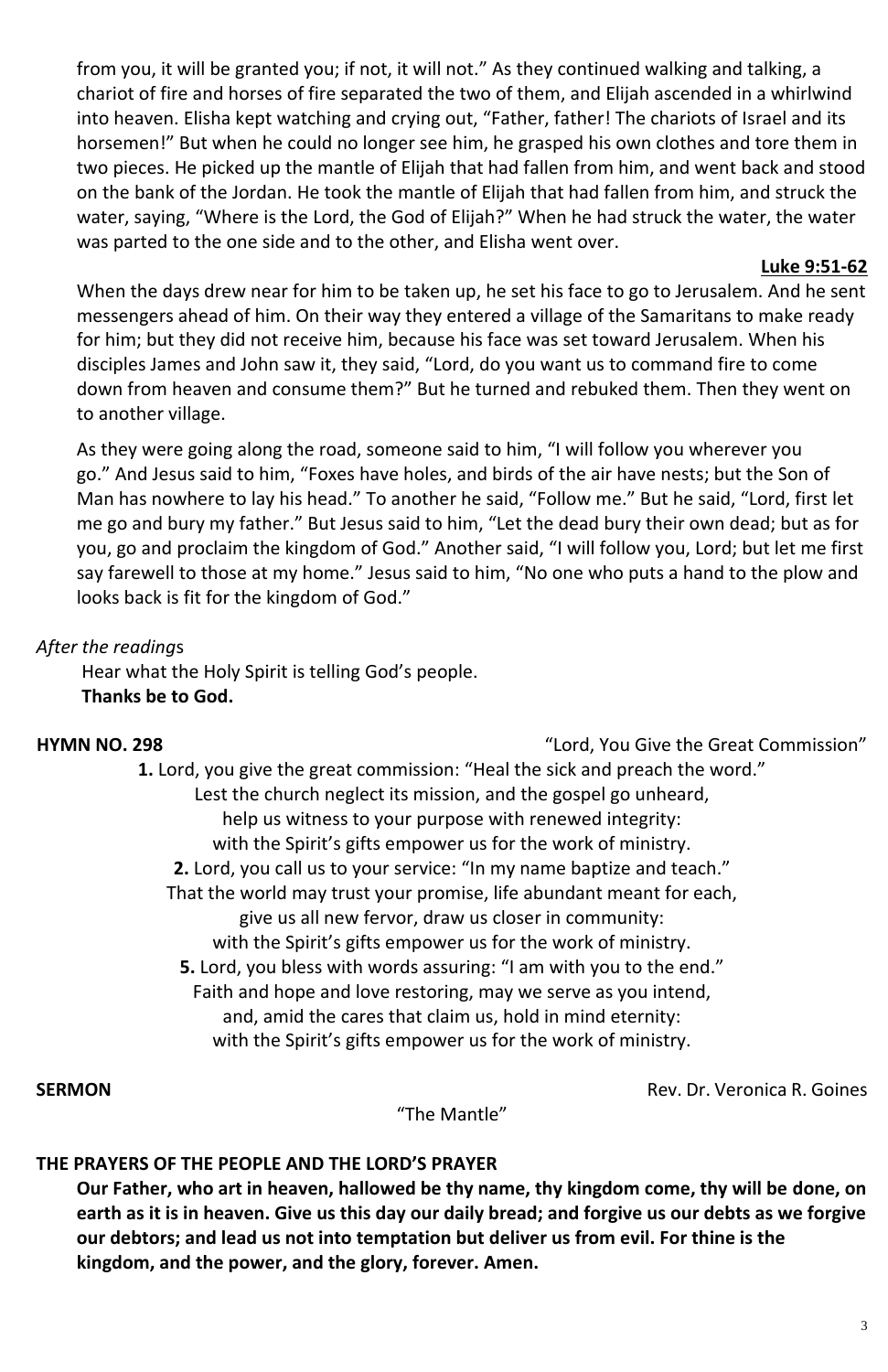### **FRIENDSHIP REGISTER**

To participate in our online Friendship Register, please leave a comment in the Live Chat box listing the names of those participating in this morning's Live Worship or email the office.

## **OFFERING**

[Giving and Offering is available by texting: 216-400-5300](https://www.fhcpresb.org/social-justice-outreach/stewardship-2015/giving/#paypal) Or you may give online:<https://fhc.breezechms.com/give/online/> You may also mail a check to the church office.

**OFFERTORY** W.A. Mozart

"Andante"

## **PRAYER OF DEDICATION**

**CLOSING HYMN NO. 543** "God Be the Love to Search and keep Me" **1.** God, be the love to search and keep me; God, be the prayer to move my voice; God, be the strength to now uphold me: O Christ, surround me; O Christ, surround me. **2.** Bind to myself the name of Holy, great cloud of witnesses enfold Prophets, apostles, angels, witness: O Christ surround me; O Christ surround me. **3.** Brightness of sun and glow of moonlight, flashing of lightning strength of wind Depth of the sea to soil of planet: O Christ surround me; O Christ surround me. **4.** Walking behind to hem my journey, going ahead to light my way And from beneath above and all ways: O Christ surround me; O Christ surround me **5.** Christ in the eyes of all who see me, Christ in the ears that hear my voice, Christ in the hearts of all who know me; O Christ, surround me; O Christ, surround me.

## *Going Forth to Live as God's People* **BENEDICTION & THE PEACE**

**POSTLUDE CONSTIGNATION CONSTIGNATION CONSTIGNATION CONSTIGNATION CONSTIGNATION CONSTIGNATION CONSTIGNATION** 

"Alla Marcia in D"



## **Prayer Request:**

To request prayers for a personal concern, please email Pastor Lentz [\(pastorlentz@fhcpresb.org\)](file://///fhcserver2019/data/Worship%20Services/2022%20Bulletins/pastorlentz@fhcpresb.org) or Pastor Goines [\(pastorgoines@fhcpresb.org\) no later than Thursday afternoon of each week for](mailto:pastorgoines@fhcpresb.org) inclusion in next week's congregational prayer.

### **Prayers are requested this week for:**

Kiva Bohanon, Barb Cloud, Mark Davidson, Mark Hansen, Deborah Howard, Joanna Klingenstein, Dave Neff, Rob Reynolds, Lee Wieder Rosenberg, Grace Uhle, and Susan Way.

### **Please remember these homebound members in your prayers:**

Robert Kellermeyer, Florence and Ron Klein, Carol Hopkins-Lutz, Emelia McGuire, Elaine Tapié, Beryl and Henrietta Williams.

**Care Group***: The Bethlehem Care Group* will assist our pastors with members' needs in **July**. Please call the church office to report an illness, hospitalization, family emergency, birth or death. Information will be passed on to the **Care Group leader, Kitty McWilliams [\(deacons@fhcpresb.org\)](mailto:deacons@fhcpresb.org).** 

**Thank you, all office volunteers:** Joan Bacon, Lynda Bernays, and Cathy Ghiandoni**.**